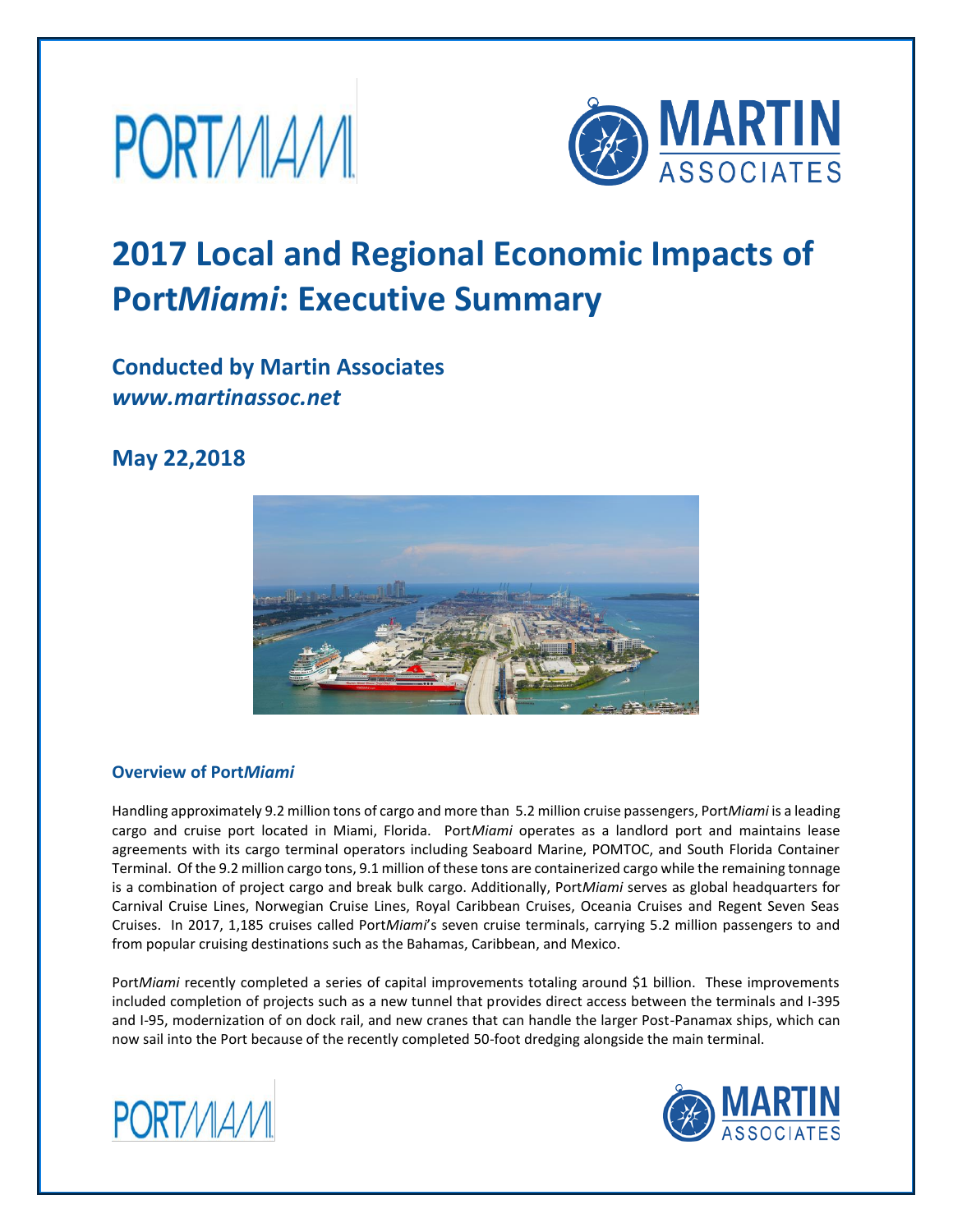#### **Economic Impact Analysis Methodology**

Martin Associates used the 2016 Port*Miami* economic impact model with calendar year 2017 cargo and cruise passenger data to estimate the 2017 local and regional economic impacts generated by maritime activity at the marine cargo and cruise terminals at Port*Miami* for the calendar year. The 2016 study which was used to develop the 2016 baseline cruise and cargo model employs methodology and definitions that have been used by Martin Associates to measure the economic impacts of seaport activity at more than 500 ports in the United States and Canada, as well as at the leading airports in the United States. It is to be emphasized that only measurable impacts are included in this study. To ensure defensibility, the Martin Associates' approach to economic impact analysis is based on data developed through an extensive interview and telephone survey program of the Port's tenants and the firms providing cargo and cruise services at Port*Miami*. In addition, a survey of 1,300 cruise

passengers and 300 cruise vessel crew was conducted to develop passenger spending profiles pre-and postcruise as well as the spending characteristics of the vessel crew during each port call at Miami. Specific re-spending models have been developed for the Miami-Dade County area to reflect the unique economic and consumer profiles of the regional economy. The resulting impacts reflect the uniqueness of the individual Port operations, as well as the surrounding regional economy, and are based on detailed surveys of the Port's service providers to both cargo and cruise activity. The resulting economic models can be used to estimate annual updates, as well as to test the sensitivity of the impacts to changes in such factors as marine cargo tonnage or cruise passenger levels, labor productivity and work rules, and new marine facilities development and expansion.

#### **2017 Economic Impact of Port***Miami* **- Summary of Results**

| More than 334,500 jobs<br>supported by Port activity                | •Direct Jobs: 22,414<br>•Induced Jobs: 14,478<br>•Indirect Jobs: 9,297<br>•Related Jobs: 288,342                                                                                              |  |
|---------------------------------------------------------------------|-----------------------------------------------------------------------------------------------------------------------------------------------------------------------------------------------|--|
|                                                                     |                                                                                                                                                                                               |  |
| \$43.0 billion of total<br>economic activity - 4.4% of<br>State GDP | •\$6.2 billion of direct business revenue<br>.\$1.7 billion of re-spending of direct income and local<br>consumption purchases<br>•\$35.1 billion of output supported with related port users |  |
|                                                                     |                                                                                                                                                                                               |  |
| \$1.6 billion of state and<br>local taxes                           | •\$299.2 million of direct, induced and indirect state and Icoal<br>taxes<br>.\$1.3 billion of state and local taxes with related exporters and<br>importers supported by port activity       |  |



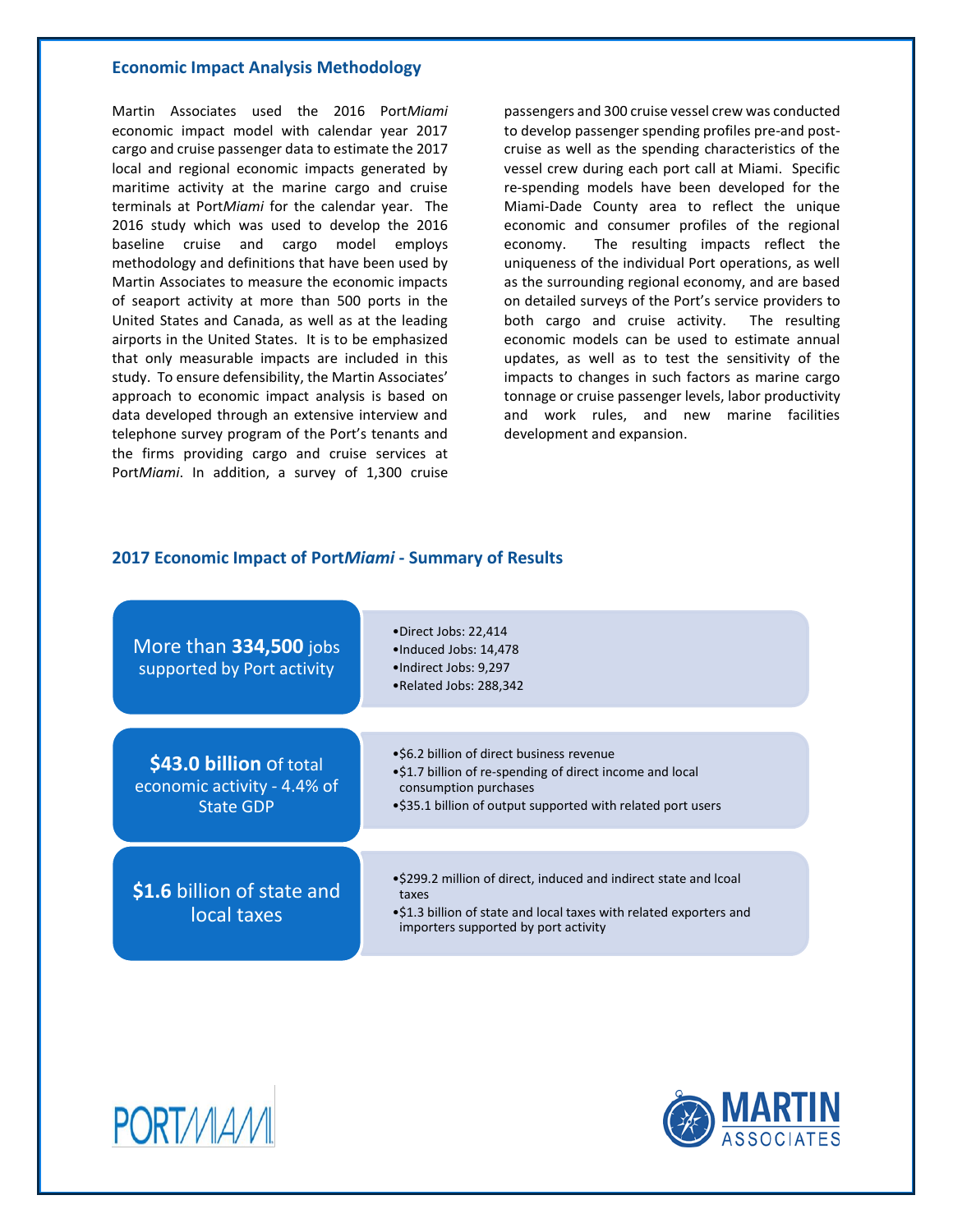#### **2016 Port***Miami* **Economic Impact Results**

In 2017, cargo and cruise activity at Port*Miami* supported 334,532 jobs in the state of Florida. Of these jobs, **22,414 jobs directly created**, of which about three-quarters reside in Miami-Dade County. As a result of local and regional purchases by those 22,414 individuals holding the direct jobs, **14,478 induced jobs** were supported in the regional economy. The **9,297 indirect jobs** were generated in the local economy because of the \$627.5 million of local purchases made by companies directly dependent on the Port. The cargo moving via Port*Miami* **supported 288,342 jobs** throughout the state of Florida with importers and exporters located in the state. These jobs are classified as related*,* and are created because of the demand for the product, not the use of the Port. Should Port*Miami* not be available for use by these importers and exporters, other ports would be used and the related jobs would not be impacted in the short term. In contrast the direct, induced and indirect jobs would be dislocated should the cargo not move via Port*Miami*.



The **total economic activity in the state of Florida**  resulting from the cargo and cruise cargo activity at PortMiami, is estimated at **\$43.0 billion.** This consists of the direct business revenue of \$6.2 billion, the respending and local consumption impact of \$1.7 billion, and the related user output of \$35.1 billion.

The majority of these user impacts are associated with containerized cargo. This dollar value represents the sphere of influence of Port*Miami* in 2017 and accounts for 4.4 percent of the \$984.1 billion Gross Domestic Product (GDP) for the state of Florida. (Fourth Quarter 2017)



The 22,414 direct jobs received \$916.1 million of direct wage and salary income, for an average earnings of \$40,873 per direct employee. As the result of local purchases with this \$916.1 million of direct wages and salaries, an additional \$1.7 billion of income and local consumption expenditures were created in the Miami-Dade County area. It is this respending impact that supported the 14,478 induced jobs<sup>1</sup>. The indirect jobs holders received \$329.8 million. In total, \$13.0 billion of personal income was created as the result of Port*Miami* operations, including the \$10.1 billion of wages and salaries received by those employed with the users of the Port.

As a result of the cargo and cruise activity at Port*Miami*, a total of \$1.6 billion of state and local tax revenue was supported in the State, of which \$1.3 billion is attributed to the related users of the Port.

<sup>1</sup>The induced income impact also includes local consumption expenditures as well as induced wages, and should not be divided by induced jobs to estimate

**PORTMAM** 

the average salary per induced job. This would overstate the average salary.

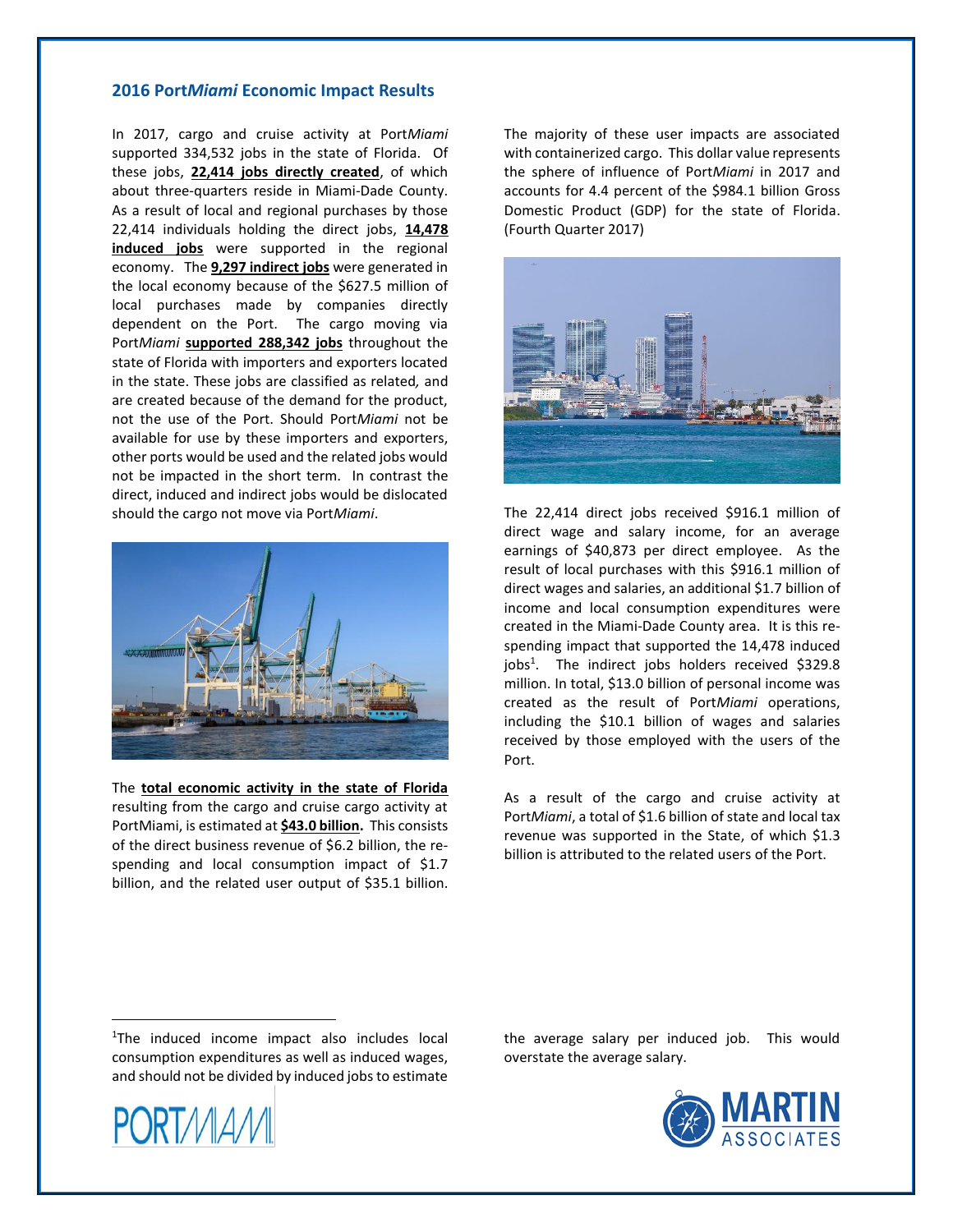### **2016 PortMiami Economic Impact Results – Port***Miami* **Cargo and Cruise Activity Comparison**

## **Port***Miami* **Cargo Activity**

- •**304,443 total jobs**
- •*Direct*: 7,585
- •*Induced*: 5,647
- •*Indirect*: 2,869
- •*Related:* 288,342
- •**\$298.3 million** in local purchases
- •**\$37.2 billion** Total Economic Value
- •**\$1.4 billion** of state and local taxes

#### **Port***Miami* **Cruise Activity**

- •**30,008 total jobs**
- •*Direct:* 14,829
- •*Induced:* 8,831
- •*Indirect* 6,428
- •*Related:* N/A
- •**\$329.2 million** in local purchases
- •**\$5.8 billion** Total Economic Value
- •**\$188.9 million** of state and local
- taxes

## **2012 vs. 2017 Impact Cargo and Cruise Comparison**

Since the 2012 Martin Associates' economic impact study of Port*Miami*, the overall economic impact of the Port has increased significantly. The total jobs related to the cargo and cruise activity at Port*Miami* increased by approximately 126,728 jobs and the total value of the economic activity at the Port increased by \$14.4 billion, from \$28.6 billion in 2012 to \$43.0 billion in 2016. This growth in economic impact is driven by the 19 percent increase since 2012 of nearly 100,000 containers handled at the Port in 2017, which reflects the investment in channel deepening to 50 ft., the completion of the new tunnel that provides direct access between the marine terminals and I-395 and I-95, modernization of on dock rail, and new cranes that can handle the larger Post-Panamax ships. In addition, passenger traffic grew by 1.4 million passengers since 2012.

#### **Summary**

Overall, Port*Miami* is an important economic force in the community, contributing \$43.0 billion of total economic activity and supporting 334,532 jobs in the state of Florida.

The \$43.0 billion dollar value of economic activity of the Port represents 4.4 percent of the \$984.1 billion state of Florida GDP in 2017 (4<sup>th</sup> Quarter). The importance of the \$1 billion of investment in channel deepening to 50 ft., the completion of the new tunnel that provides direct access between the marine terminals and I-395 and I-95, modernization of on dock rail, and new cranes that can handle the larger Post-Panamax ships is reflected by the fact that over the past four years, the Port has increased its containerized cargo by nearly 100,000 containers and has grown its cruise passengers by 1.4 million passengers. In turn, this growth in cargo and cruise business at the Port has increased the economic importance of Port*Miami* to the south Florida region and to the State. In order to continue to grow the economic significance of the Port, continued investment in cargo and cruise terminal infrastructure will be required, ensuring that Port*Miami* continues as a world class cargo and cruise port, capable of handling the next generation of container and cruise vessels.



total economic activity in Florida



| <b>PortMiami: 2012-2016</b>                                            |                                                                                                |  |
|------------------------------------------------------------------------|------------------------------------------------------------------------------------------------|--|
| 126,728<br>new jobs<br>supported<br>by cargo<br>and cruise<br>activity | •2,701 direct jobs<br>•605 induced jobs<br>•2,836 indirect<br>jobs<br>•120,586 related<br>jobs |  |
| \$14.4<br>billion<br>increase in                                       | •\$1.7 billion direct<br>revenue<br>•\$148.5 million re-<br>spending of                        |  |

income/local consumption •\$12.6 billion related output increase

**Growth of Economic Impacts at**